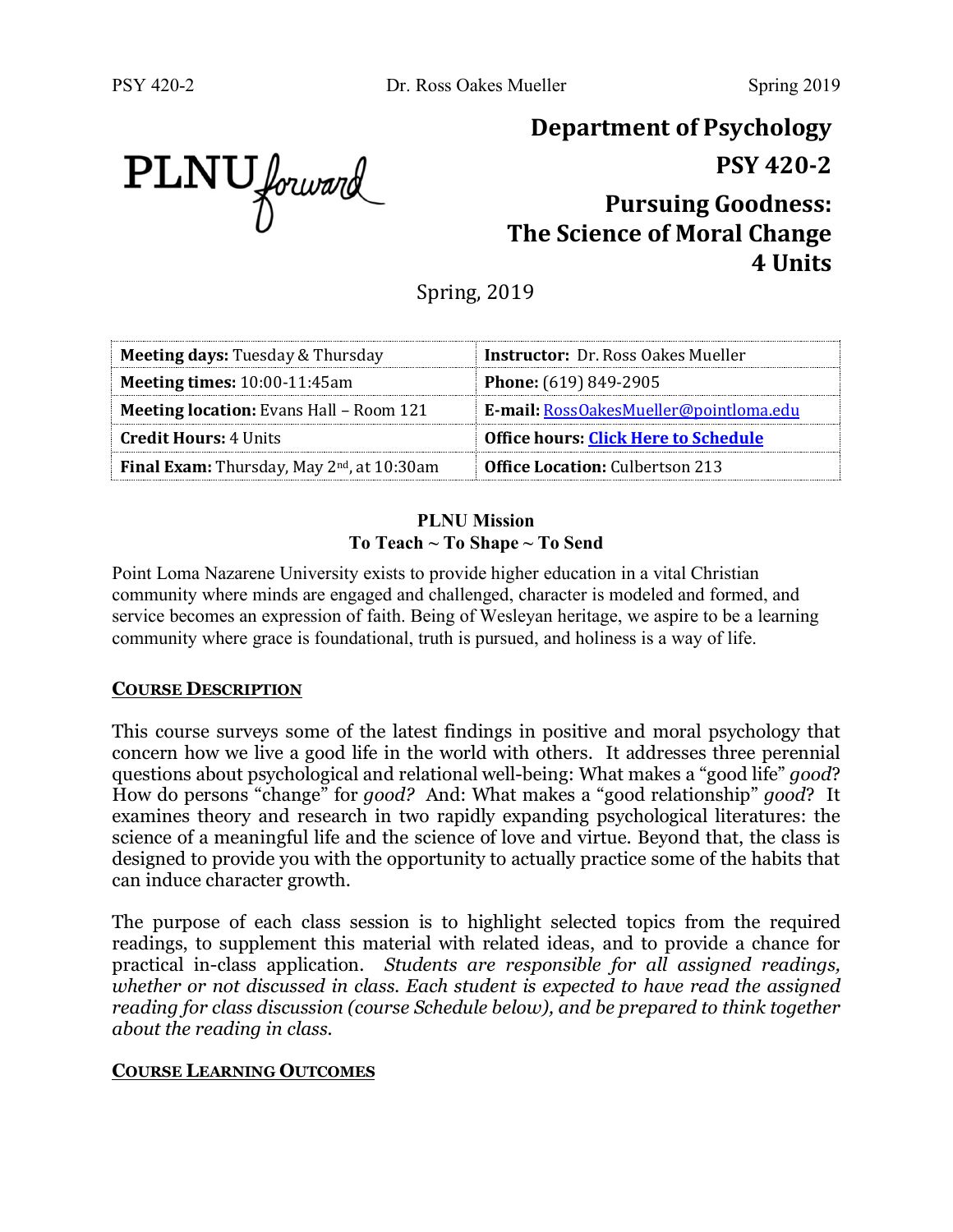Students will be able to . . .

- Summarize various models of well-being that vie for attention in popular and religious culture;
- Describe key ingredients of a meaningful life as discussed in contemporary positive and moral psychology;
- Describe some of the principles and practices of character change as offered in contemporary psychology;
- Describe four essential virtues that facilitate mature love as understood in the new science of love and virtue;
- Describe the meaning of moral maturity in light of the Judeo-Christian concept of love, especially as envisioned in the Wesleyan theological tradition

#### **COURSE CREDIT HOUR INFORMATION**

In the interest of providing sufficient time to accomplish the stated Course Learning Outcomes, this class meets the PLNU credit hour policy for a 4-unit class delivered over 15 weeks. Specific details about how the class meets the credit hour requirement can be provided upon request.

#### **REQUIRED TEXTS/MATERIALS**

#### *Primary Texts*

Haidt, J. (2006). *The Happiness Hypothesis.* New York: Basic Books.

Lewis, T., Amini, F., & Lannon, R. (2007). *A general theory of love*. New York: Vintage.

### *Supplemental Articles*

University Reader (Purchased on-line or at PLNU Bookstore)

### **CANVAS (Course Management System)**

We will be using Canvas this semester. Canvas can be accessed via http://canvas.pointloma.edu. You will see the welcome screen and a login button. You will need your username/password before you can proceed to log in. If you don't know your username/password, please contact the help desk for assistance. Select the login button to proceed to the login screen. At the login screen, enter your username/password.

### **COURSE GRADING/EVALUATION**

### A. **Reading/Listening Quizzes** (10%)

*Every other week* there will be a short quiz (10 pts). These quizzes are a very important portion of your grade and are designed to help you prepare for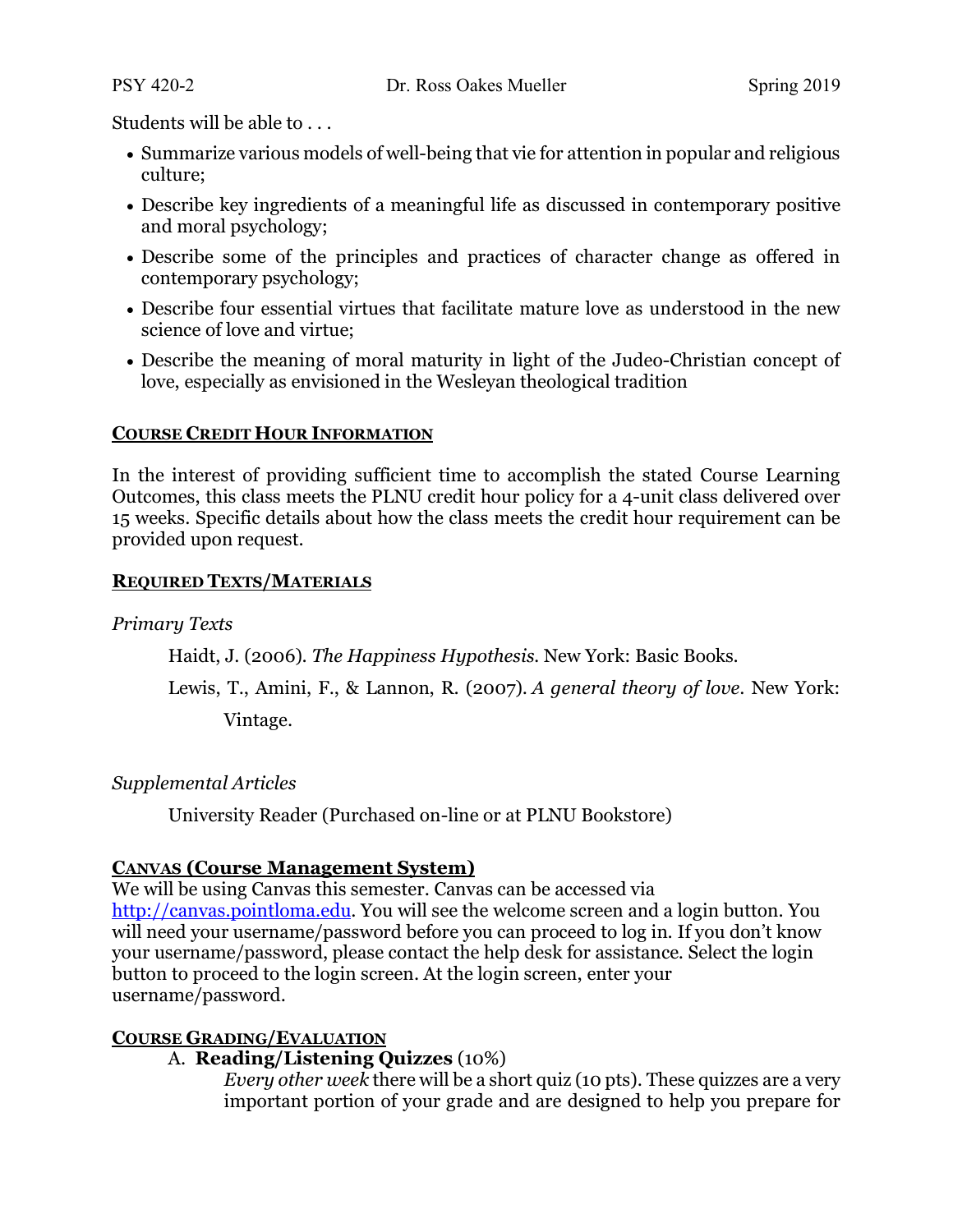class discussion. They also provide one record of your attendance. If you miss class (unexcused absence) you may not make-up the quiz. If you miss class (excused absence), you may make-up the quiz within *three (3) days. No credit will be given past three days.* Lowest quiz score will be dropped.

#### B. **Reading Journal** (10%)

*For every reading assignment*, you will pick out (at least) two quotations that resonate with you, or have made you think. For each quotation, you will write 4-6 sentences of reflection. These will be graded four times throughout the semester on the basis of completeness. After each due-date, late journal entries will be scored according to the late-assignment-grading criteria (below).

#### C. "**Good Life" Project (Senior Capstone Project)** (35%)

Discussed extensively in class; Rubric distributed in class.

#### D. **Homework and Attendance** (20%)

There will be several homework assignments. Additionally, several times in the semester you will receive "credit" (points) for your attendance on nonquiz days. You are encouraged NOT to miss these points as they may have a substantial impact on your final grade (approximately 5-10%).

#### E. **Final Exam** (25 %)

Final in-class essay (TBD).

**Please Note:** In order to "pass" the course, the Good Life Project and Final Exam must be completed with a passing grade. In addition, you must pass the attendance requirement as outlined below.

Grading will be in accordance with the Department of Psychology's grading procedures for upper division courses (i.e., the use of z-scores). Your grade will be based on your overall percentage or your z-score: whichever is higher.

### **DEPARTMENT FACULTY NORMAL CURVE GUIDES**

|                |         | <b>Z</b> Score |       | <b>Percentage Score</b> |                |         |
|----------------|---------|----------------|-------|-------------------------|----------------|---------|
| $\overline{A}$ | 1.33    | 0.0918         | 9.2%  |                         | $A =$          | 93-100% |
| $A-$           |         | 0.1587         | 6.7%  | 15.9%                   | А -            | 90-92%  |
| $B+$           | 0.67    | 0.2514         | 9.3%  |                         | $B +$          | 88-89%  |
| B              | 0.33    | 0.3707         | 11.9% |                         | B              | 84-87%  |
| B-             |         | 0.5            | 12.9% | 34.1%                   | B              | 80-83%  |
| $C+$           | $-0.33$ | 0.6293         | 12.9% |                         | $C +$          | 77-79%  |
| $\overline{C}$ | -1      | 0.8413         | 21.2% |                         | $\mathcal{C}$  | 70-76%  |
| $C-$           | $-1.33$ | 0.9082         | 6.7%  | 40.8%                   | $\mathsf{C}$ - | 65-69%  |
| $D+$           | $-1.67$ | 0.9525         | 4.4%  |                         |                | 62-64%  |

#### Percentage Score

|                  | <b>Creditage</b> Score |
|------------------|------------------------|
| $\Lambda =$      | 93-100%                |
| $\blacktriangle$ | 90-92%                 |
| $\overline{3}$ + | 88-89%                 |
| 3                | 84-87%                 |
| $\mathsf{B}$     | 80-83%                 |
|                  | 77-79%                 |
| $\frac{1}{2}$    | 70-76%                 |
|                  | 65-69%                 |
|                  | 62-64%                 |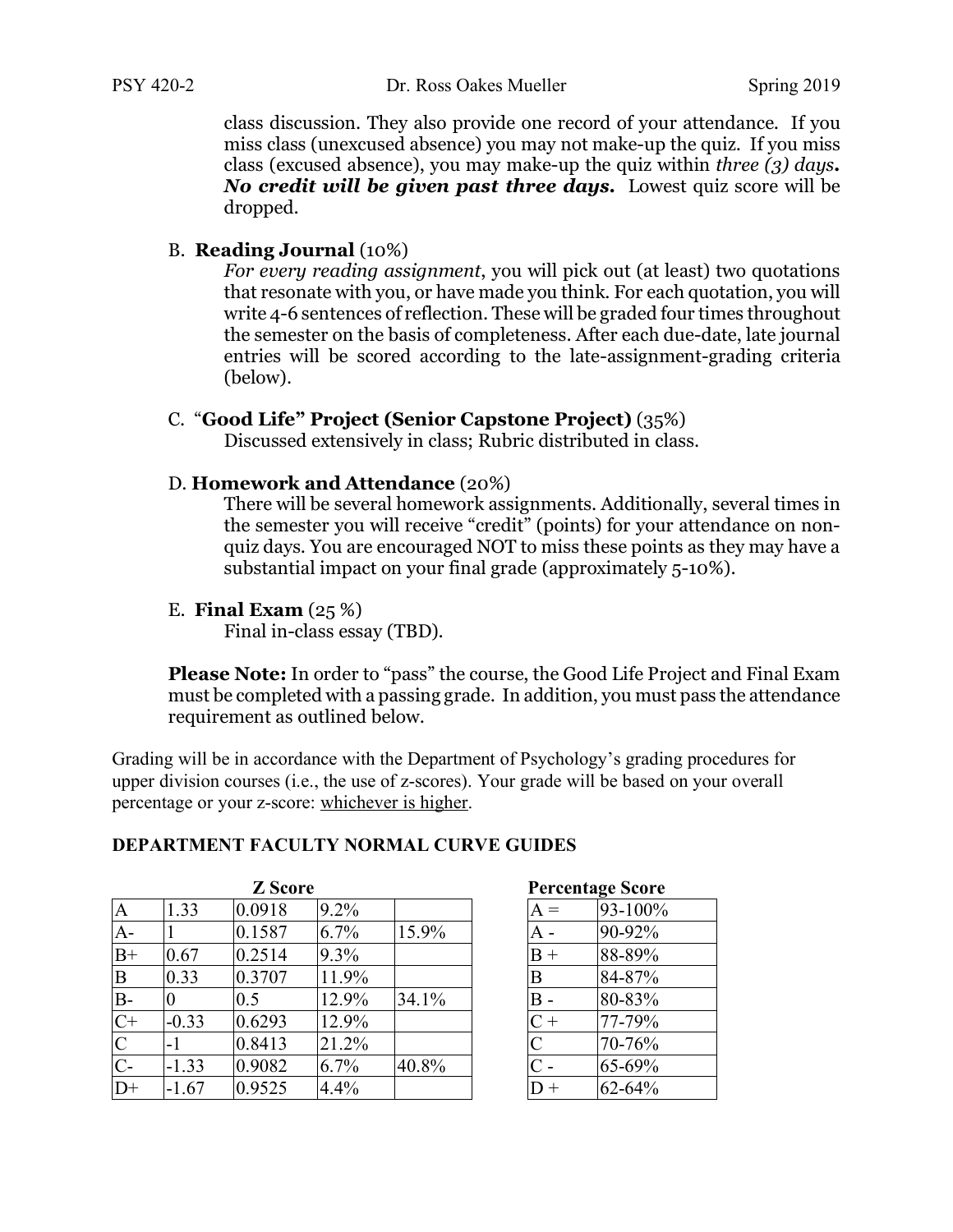| $\Gamma$ | $\blacksquare$       |       | 2.5% |        |  | 55-61%       |
|----------|----------------------|-------|------|--------|--|--------------|
| D-       | $\cap$<br>$-2.35$    | .9901 | 1.3% |        |  | 50-54%       |
|          | $\gamma$<br>$<-2.33$ |       | 0%   | $.2\%$ |  | 49% or below |

| D | 55-61%       |
|---|--------------|
| D | 50-54%       |
| F | 49% or below |

**A minimum of 50 % is needed to pass the course.**

#### **ATTENDANCE/MAKE-UPS/OTHER POLICIES**

Please come to class. When you are not present and participating, the class dynamic changes. More than that, this course is based on the research finding that much of who we are and what we do is habitual, ingrained by habit. Indeed, much of what we will do in class involves learning and practicing these habits. As such, *the in-class exercises constitute a critical component of your learning in this class*. That is why the PLNU attendance policy will be strictly followed. This attendance policy is specified in the University Catalog. Please note the following key points and elaborations of the attendance policy.

- PLNU Attendance and Participation Policy: "Regular and punctual attendance at all classes is considered essential to optimum academic achievement. If the student is absent from more than 10 percent of class meetings (2 classes or more), the faculty member can file a written report which may result in de-enrollment. If the absences exceed 20 percent (3 classes), the student may be de-enrolled without notice until the university drop date or, after that date, receive the appropriate grade for their work and participation. See Academic Policies in the Undergraduate Academic Catalog."
- "There are no allowed or excused absences except when absences are necessitated by certain University-sponsored activities and are approved in writing by the Provost."
	- o You are not excused for being ill. Illness does not comprise an excused absence. You are not excused from class if you have a Doctor's appointment. You are not excused from class if you have a Doctor's excuse. The University allows you four absences for these (and other) situations outside your control.
	- o University-sponsored activities that are approved in writing by the Provost usually are for NAIA events for student athletes and occasionally field trips for other PLNU courses.
- When you are **absent** in this class **three times** (for any cause), a Notice of Deenrollment will be sent to the Vice Provost for Academic Administration. Your **fourth** absence will result in deenrollment.
- Save your absences for situations that are outside of your control. Do not consider your allowable absences as the number of times that you can miss class without being deenrolled. If you become ill after you used your allowable absences you will be deenrolled from the course.
- If you need to miss a test for any reason, you will need to notify the professor **prior** to the examination for consideration to be administered a make-up test (if you fail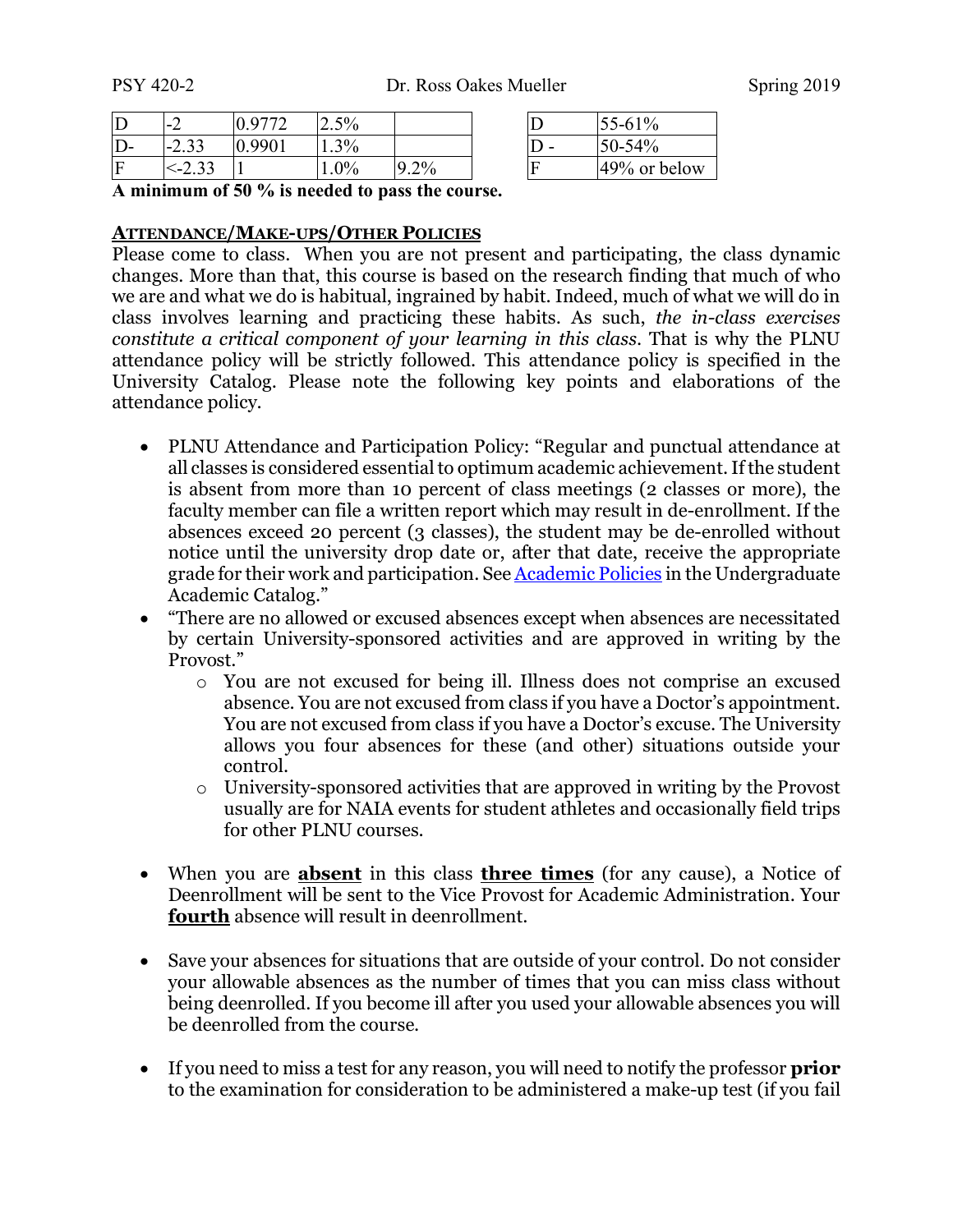to do so you may receive a 0% on the test). If a make-up test is administered there will be a 10% penalty (unless the absence is associated with a University-sponsored activity that is approved in writing by the Academic Provost)

- Part of good paper-writing is effective time-management strategies. We could all write better papers if we had unlimited time to do so. However, there are certainly life situations that may prevent you from turning in your paper on time. How to balance these two conflicting issues? In order to provide you with some flexibility, and nevertheless to ensure that all of your papers are evaluated on an "even playing field," I have created a tiered grading system for late work. If you miss a deadline to turn in a paper, for any reason, you will have until midnight on the next day to turn in the paper for a 5% deduction. After midnight, you then have up to midnight on the following day to turn it in for a 10% deduction. Following that, you will receive a 20% deduction. No papers will be accepted after the date on which the professor sends grades/feedback to the class for that paper.
- Some of the best learning opportunities occur during in-class discussions. Participating in these discussions can be immensely valuable to your learning. To acknowledge this importance, I will give some weight in your final grade to your classroom participation. **In the event a student's final grade is within one percentage point of the next highest grade, classroom participation will be considered in assigning the final grade**.

#### **PLNU FINAL EXAMINATION POLICY**

Successful completion of this class requires taking the final examination on its scheduled day. The final examination schedule is posted on the Class Schedules site and is listed at the bottom of this syllabus. No requests for early examinations or alternative days will be approved.

#### **PLNU COPYRIGHT POLICY**

Point Loma Nazarene University, as a non-profit educational institution, is entitled by law to use materials protected by the US Copyright Act for classroom education. Any use of those materials outside the class may violate the law.

### **PLNU ACADEMIC HONESTY POLICY**

Students should demonstrate academic honesty by doing original work and by giving appropriate credit to the ideas of others. Academic dishonesty is the act of presenting information, ideas, and/or concepts as one's own when in reality they are the results of another person's creativity and effort. A faculty member who believes a situation involving academic dishonesty has been detected may assign a failing grade for that assignment or examination, or, depending on the seriousness of the offense, for the course. Faculty should follow and students may appeal using the procedure in the university Catalog. See Academic Policies for definitions of kinds of academic dishonesty and for further policy information.

#### **PLNU ACADEMIC ACCOMODATIONS POLICY**

*"All students are expected to meet the standards for this course as set by the instructor.*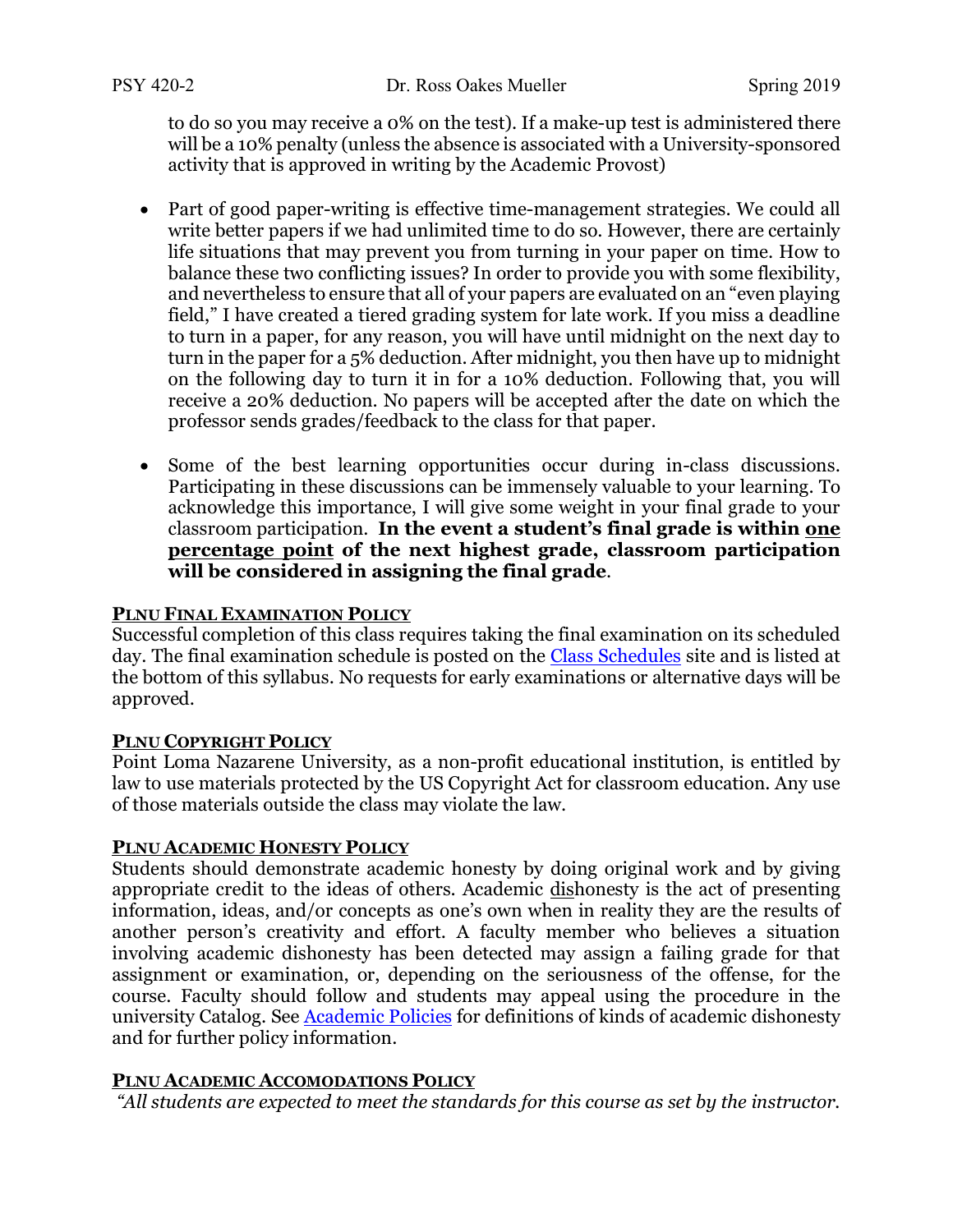*However, students with learning disabilities who may need accommodations should discuss options with the Academic Support Center (ASC) during the first two weeks of class. The ASC will contact professors with suggestions related to classroom needs and accommodations. Approved documentation must be on file in the ASC prior to the start of the semester."* 

If you have a diagnosed disability, please contact PLNU's Disability Resource Center (DRC) within the first two weeks of class to demonstrate need and to register for accommodation by phone at 619-849-2486 or by e-mail at **DRC**@pointloma.edu. See Disability Resource Center for additional information.

#### **FERPA POLICY**

In compliance with federal law, neither PLNU student ID nor social security number should be used in publicly posted grades or returned sets of assignments without student written permission. This class will meet the federal requirements by (Note: each faculty member should choose one strategy to use: distributing all grades and papers individually; requesting and filing written student permission; or assigning each student a unique class ID number not identifiable on the alphabetic roster.). Also in compliance with FERPA, you will be the only person given information about your progress in this class unless you have designated others to receive it in the "Information Release" section of the student portal. See Policy Statements in the (undergrad/ graduate as appropriate) academic catalog.

#### **OFFICE HOURS**

To schedule an appointment with me, **please click here and then click on an available appointment time that works for you**. It will take you to my electronic calendar, where you can sign up for an appointment slot (and it will automatically reserve the time on my schedule). Just click on any of the gray boxes, enter any additional information about the meeting, and then click "save." (be sure that your Google calendar is set to Pacific Standard Time (PST) in order for our times to match up). *Making an appointment* will ensure that you have the uninterrupted amount of time for which you wish to speak with me.

#### **ACADEMIC ACCOMMODATIONS**

*"All students are expected to meet the standards for this course as set by the instructor. However, students with learning disabilities who may need accommodations should discuss options with the Academic Support Center (ASC) during the first two weeks of class. The ASC will contact professors with suggestions related to classroom needs and accommodations. Approved documentation must be on file in the ASC prior to the start of the semester."* 

Note: *This syllabus is not a contract. The Professor reserves the right to modify the syllabus to accomplish the learning objectives of the course.*

#### **A Bit of Grace…in Exchange for Works…**

Some of the best learning opportunities occur during in-class discussions. Participating in these discussions can be immensely valuable to your learning. To acknowledge this importance, I will give some weight in your final grade to your classroom participation.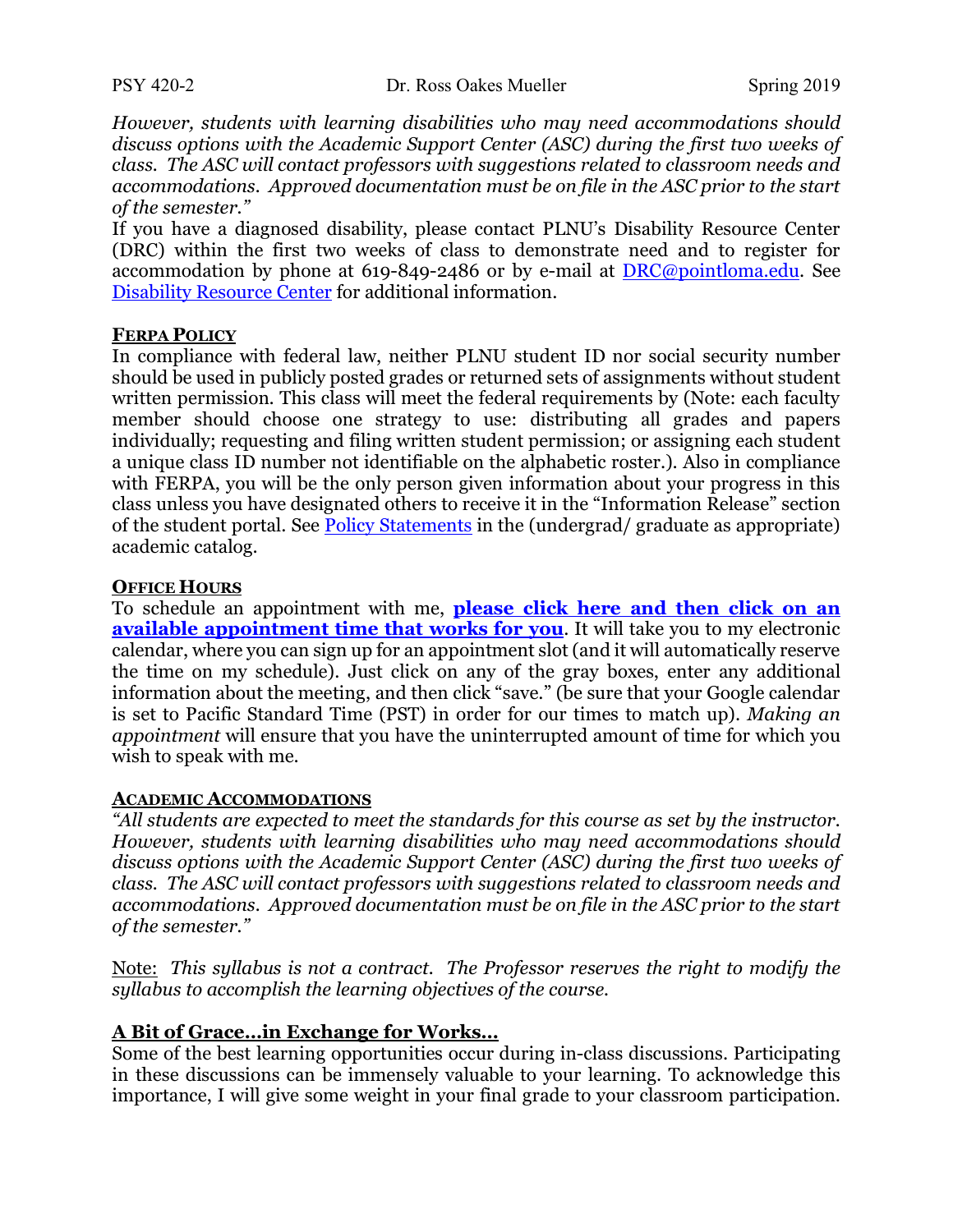*In the event a student's final grade is within one percentage point of the next highest grade, classroom participation will be considered in assigning the final grade.*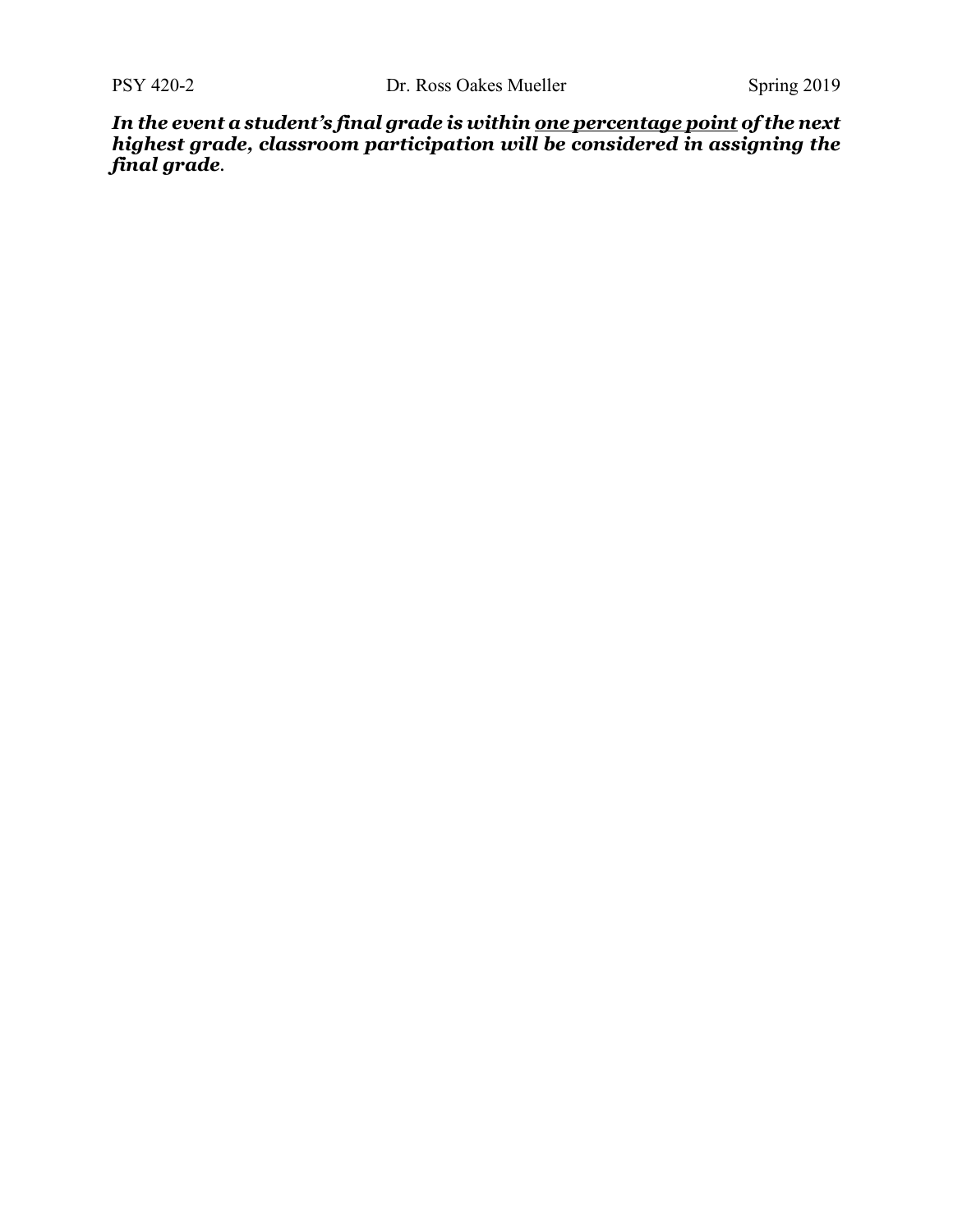*Course Synopsis*

## **PURSUING GOODNESS The Science of Moral Change**

\_\_\_\_\_\_\_\_\_\_\_\_\_\_\_\_\_\_\_\_\_\_\_\_\_\_\_\_\_

"If anything is going to answer to the name moral psychology, it ought to be an inquiry into how the formations (and transformations) of the psyche help one to lead a good life in a world with others."

-J. Lear, moral philosopher, *Radical Hope,* p. 104

#### *A Course for the Rest of Your Life . . .*

The recent collection of books and articles in the social sciences reflecting on the question of "evil" might make one forget that the question of what constitutes *goodness* is no less cogent or perplexing. Nearly everyone aspires to be a good person and to "lead a Good Life in the world with others" (above). But, what does a good life look like? Are there multiple, competing possibilities for what counts as a good life? Is there a transcendent conception of "the good" that should guide and order the various goods that make up a good life? And, how do persons change for good? Further, what makes a good relationship good? Does science have anything to say about the nature of and process of becoming good? These questions are the focus of *Pursuing Goodness*.

In this second decade of the 21<sup>st</sup> century we are witnessing a revolution in the scientific understanding of human nature and moral change. In the last twenty years, the psychological sciences have joined other disciplines – moral philosophy, religious ethics, and cognitive neuroscience – in the pursuit of what constitutes a good life in a world with others. Where once science and (some) religious traditions depicted human beings as mostly selfish and violent, today thinkers of many disciplines are uncovering the deep neurobiological roots of human goodness and the capacity for compassion and generosity. While this new science certainly does not deny the existence of the selfishness we sometimes see in ourselves and in the world around us, it does offer new evidence that another kind of human being is possible. This course introduces you to three new sciences: the science of a flourishing life; the science of personal transformation; the science of love and virtue. These emerging sciences promise to offer valuable insights about how persons who aspire to goodness *live, change,* and *love.*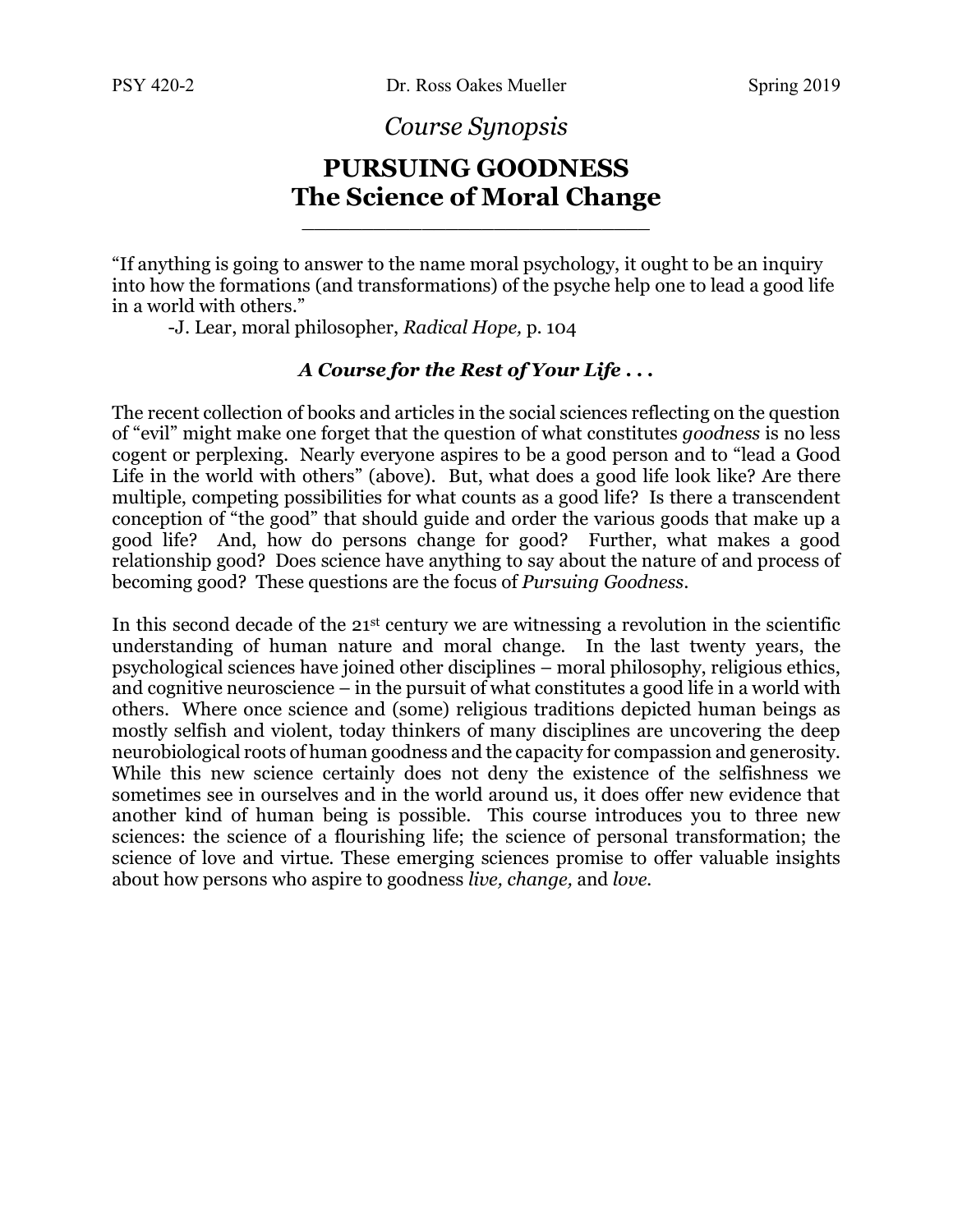*Course-at-a-Glance*

# **Pursuing Goodness** *The Science of Moral Change*

\_\_\_\_\_\_\_\_\_\_\_\_\_\_\_\_\_\_\_

## *Envisioning Goodness*

Why Destination Makes All the Difference *Question 1: What is "good" (and why)?*

## *Craft of Life*

The Science of a Meaningful Life *Question 2: What makes a "good life" good?*

# *Changing for "Good"*

The New Science of Love and Virtue Question 3: *How do we change for good?*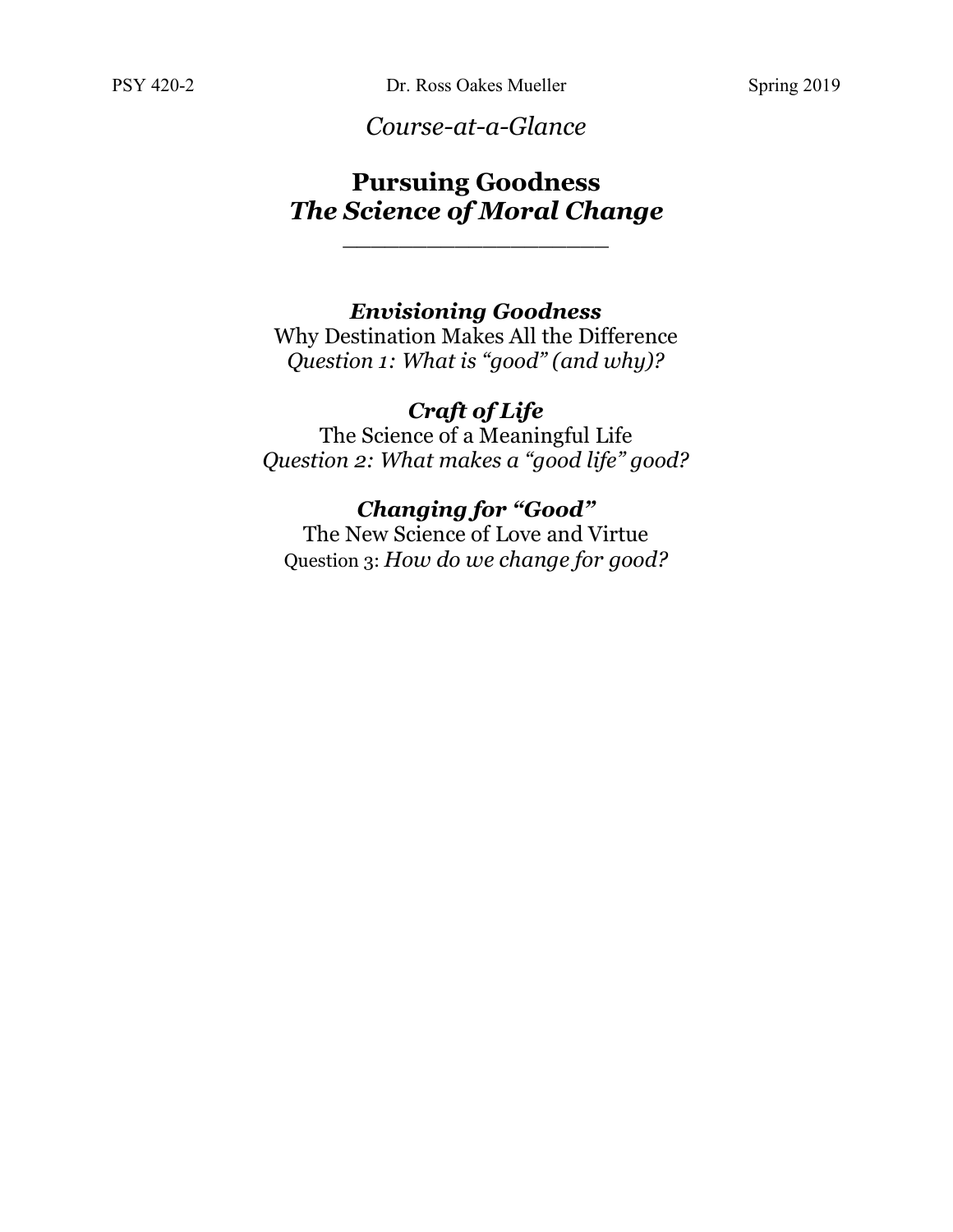#### **Psychology 420 Reading and Exam Schedule**

|                                                                                                                                                                                                                                                                                                                                                                                                                                                                                                                                                                                                                                                                                                                                                                                                                                                                                                                                                                                                                                                                                                                                                                                                                                              | Week Date                                                                                                                                                                                                                                                                                      |  | Day Assigned Reading (Due)                                                                                                                                                                              | <b>Title</b>                     | <b>Topic</b>                      |  |  |
|----------------------------------------------------------------------------------------------------------------------------------------------------------------------------------------------------------------------------------------------------------------------------------------------------------------------------------------------------------------------------------------------------------------------------------------------------------------------------------------------------------------------------------------------------------------------------------------------------------------------------------------------------------------------------------------------------------------------------------------------------------------------------------------------------------------------------------------------------------------------------------------------------------------------------------------------------------------------------------------------------------------------------------------------------------------------------------------------------------------------------------------------------------------------------------------------------------------------------------------------|------------------------------------------------------------------------------------------------------------------------------------------------------------------------------------------------------------------------------------------------------------------------------------------------|--|---------------------------------------------------------------------------------------------------------------------------------------------------------------------------------------------------------|----------------------------------|-----------------------------------|--|--|
|                                                                                                                                                                                                                                                                                                                                                                                                                                                                                                                                                                                                                                                                                                                                                                                                                                                                                                                                                                                                                                                                                                                                                                                                                                              |                                                                                                                                                                                                                                                                                                |  |                                                                                                                                                                                                         |                                  |                                   |  |  |
|                                                                                                                                                                                                                                                                                                                                                                                                                                                                                                                                                                                                                                                                                                                                                                                                                                                                                                                                                                                                                                                                                                                                                                                                                                              |                                                                                                                                                                                                                                                                                                |  | Introduction -                                                                                                                                                                                          |                                  |                                   |  |  |
|                                                                                                                                                                                                                                                                                                                                                                                                                                                                                                                                                                                                                                                                                                                                                                                                                                                                                                                                                                                                                                                                                                                                                                                                                                              |                                                                                                                                                                                                                                                                                                |  | <b>Envisioning Goodness</b><br><b>Why Destination Makes All the Difference</b>                                                                                                                          |                                  |                                   |  |  |
|                                                                                                                                                                                                                                                                                                                                                                                                                                                                                                                                                                                                                                                                                                                                                                                                                                                                                                                                                                                                                                                                                                                                                                                                                                              |                                                                                                                                                                                                                                                                                                |  |                                                                                                                                                                                                         |                                  |                                   |  |  |
| "How shall we live?" is, for Socrates, the fundamental question of human existence – and the<br>attempt to answer that question is, for him, what makes human life worthwhile. And it is Plato<br>and Shakespeare, Proust, Nietzsche, and most recently, Freud, who complicated the issue by<br>insisting that there are deep currents of meaning, ofter cross-currents, running through the<br>human soul which can at best be glimpsed through a glass darkly. This if anything, is the<br>Western tradition: not a specific set of values, but a belief that the human soul is too deep for<br>there to be any easy answer to the question of how to live.<br>-J. Lear, moral philosopher, Open Minded: Working Out the Logic of the Soul<br>Unit Description: In this Introduction Unit we look at contrasting conceptions of a Good Life<br>that vie for attention in contemporary culture: happiness (subjective well-being style),<br>psychological maturity, and the more ancient concept of flourishing or eudaimonic well-being.<br>We'll consider how these maps and models of well-being are not exactly the same things, and<br>why your conception of goodness makes all the difference in how you practice the art of living. |                                                                                                                                                                                                                                                                                                |  |                                                                                                                                                                                                         |                                  |                                   |  |  |
|                                                                                                                                                                                                                                                                                                                                                                                                                                                                                                                                                                                                                                                                                                                                                                                                                                                                                                                                                                                                                                                                                                                                                                                                                                              |                                                                                                                                                                                                                                                                                                |  |                                                                                                                                                                                                         |                                  |                                   |  |  |
| Week                                                                                                                                                                                                                                                                                                                                                                                                                                                                                                                                                                                                                                                                                                                                                                                                                                                                                                                                                                                                                                                                                                                                                                                                                                         |                                                                                                                                                                                                                                                                                                |  |                                                                                                                                                                                                         | "May I Ask You a                 | A Course for the                  |  |  |
| 1                                                                                                                                                                                                                                                                                                                                                                                                                                                                                                                                                                                                                                                                                                                                                                                                                                                                                                                                                                                                                                                                                                                                                                                                                                            | $1/10/2019$ Th                                                                                                                                                                                                                                                                                 |  | Syllabus                                                                                                                                                                                                | (Good) Question?"                | Rest of Your Life                 |  |  |
| Week<br>2                                                                                                                                                                                                                                                                                                                                                                                                                                                                                                                                                                                                                                                                                                                                                                                                                                                                                                                                                                                                                                                                                                                                                                                                                                    | $1/15/2019$ T                                                                                                                                                                                                                                                                                  |  | <b>Read Before Class: (Text)</b><br>Haidt, The Happiness Hypothesis,<br>Introduction (pp. ix-xiii) <b>AND</b> Ch.<br>1 (pp. 1-5; 13-17) AND (Handout)<br>Frattaroli, The Swimming Pool<br>and the Quest | "The End is in<br>the Beginning" | Life as Swimming<br>Pool or Quest |  |  |
|                                                                                                                                                                                                                                                                                                                                                                                                                                                                                                                                                                                                                                                                                                                                                                                                                                                                                                                                                                                                                                                                                                                                                                                                                                              | <b>Read before class: (Text)</b><br>Haidt, The Happiness Hypothesis,<br>Searching for<br>Aristotle's Advice:<br>Ch. 5 (pp. 81-90) <b>AND</b> (Handout)<br>"the End" of<br>Don't Leave College<br>O'Toole, J., Creating the Good<br>Existence<br>$1/17/2019$ Th<br>Life (Ch. 2)<br>Without It - |  |                                                                                                                                                                                                         |                                  |                                   |  |  |
|                                                                                                                                                                                                                                                                                                                                                                                                                                                                                                                                                                                                                                                                                                                                                                                                                                                                                                                                                                                                                                                                                                                                                                                                                                              |                                                                                                                                                                                                                                                                                                |  | <b>Distribution of Good Life</b><br><b>Paper Rubric</b>                                                                                                                                                 |                                  |                                   |  |  |
|                                                                                                                                                                                                                                                                                                                                                                                                                                                                                                                                                                                                                                                                                                                                                                                                                                                                                                                                                                                                                                                                                                                                                                                                                                              |                                                                                                                                                                                                                                                                                                |  | "Good Life" Paper Due:                                                                                                                                                                                  |                                  |                                   |  |  |
|                                                                                                                                                                                                                                                                                                                                                                                                                                                                                                                                                                                                                                                                                                                                                                                                                                                                                                                                                                                                                                                                                                                                                                                                                                              |                                                                                                                                                                                                                                                                                                |  | Monday, February 18th, 2019                                                                                                                                                                             |                                  |                                   |  |  |
| Part <sub>1</sub><br>Craft of Life<br>The Science of a Meaningful<br>Life                                                                                                                                                                                                                                                                                                                                                                                                                                                                                                                                                                                                                                                                                                                                                                                                                                                                                                                                                                                                                                                                                                                                                                    |                                                                                                                                                                                                                                                                                                |  |                                                                                                                                                                                                         |                                  |                                   |  |  |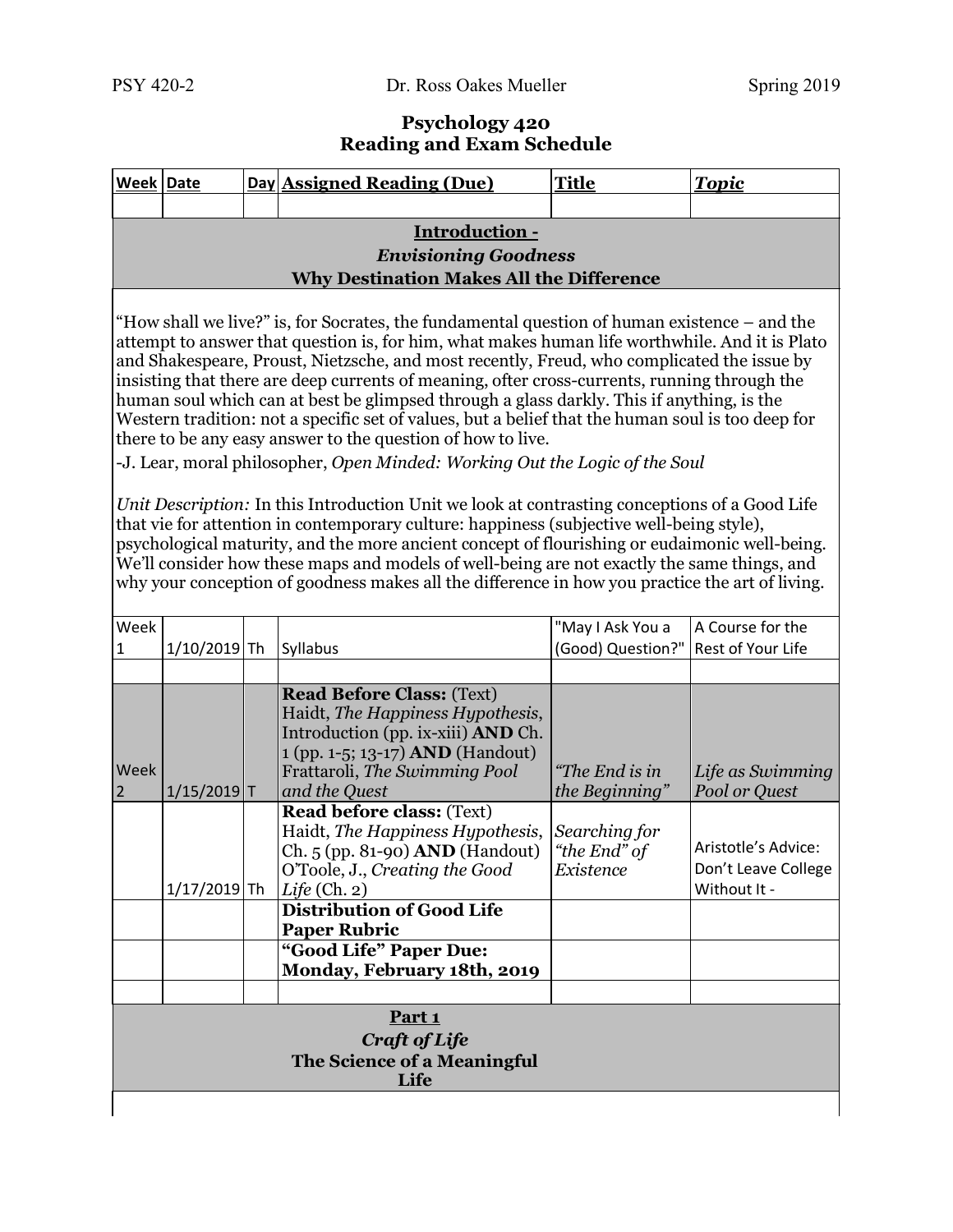PSY 420-2 Dr. Ross Oakes Mueller Spring 2019

Let us return once again to the good we are looking for, and consider just what it could be, since it is apparently one thing in one action or craft, and another thing in another; for it is one thing in medicine, another in generalship, and so on for the rest.

What, then, is the good in each of these cases? Surely, it is that for the sake of which the other things are done; and in medicine this is health, in generalship victory, in house-building a house, in another case something else, but in every action and decision it is the end, since it is for the of the end that everyone does the other things.

And so, if there is some end of everything that is pursued in action, this will be the [highest] good. *What, then, is the highest good of the craft of life?* -Aristotle, *Nicomachean Ethics,* 1. 51

*Unit Description:* When it comes to understanding how human beings grow and thrive, it turns out that people are a lot like plants: If you get the conditions right, they will usually flourish. So what are those conditions? Having considered a preliminary conception of human goodness (*eudaimonia*), here's our second big question: *What makes a "good life" good?* In this Unit we will explore recent research in positive and moral psychology concerning the optimal conditions of a good life. We'll look at an *ancient, new formula for flourishing* that commends five essential "goods" of a well-lived life: positive emotionality, social connection and love, virtues of care, vital engagement (meaningful activities), and transcendent meaning (spirituality). Our goal is a state-of-the-art ancient, new guide to the Good Life that we can use as a blueprint for "crafting" a good life in the world with others.

| Week<br>$\overline{3}$ | $1/22/2019$ T  | <b>Read:</b> (Text) The Happiness<br>$Hypothesis$ , Ch. $5(90-106)$ | Five 'Goods' of a<br>Good Life                   | Ancient, New<br>Guide to a<br><b>Flourishing Life</b>                                    |
|------------------------|----------------|---------------------------------------------------------------------|--------------------------------------------------|------------------------------------------------------------------------------------------|
|                        | 1/24/2019 Th   | <b>Read:</b> (Text) The Happiness<br>Hypothesis, Ch. 2              | "Know Thy"<br>Elephant                           | More About the<br><b>Happiness Factor</b><br>$(H")$ in the<br>Formula for<br>Flourishing |
|                        |                | In-class discussion of the<br><b>Good Life Capstone Project</b>     |                                                  |                                                                                          |
|                        |                |                                                                     |                                                  |                                                                                          |
| Week<br>$\overline{4}$ | $1/29/2019$ T  | <b>Read:</b> (Text) Haidt, <i>Happiness</i><br>Hypothesis, Ch. 6    | What Makes a<br>"Good<br>Relationship"<br>Good?  | The Relationship<br>Factor $({}^{\omega}R$ ") in the<br>Formula for<br>Flourishing       |
|                        | $1/31/2019$ Th | <b>Read:</b> (Text) The Happiness<br>Hypothesis, Ch. 8              | Why We Can't<br><b>Flourish Without</b><br>Arete | The Arete Factor<br>$({}^{\alpha}A^{\prime\prime})$ in the<br>Formula for<br>Flourishing |
|                        |                |                                                                     |                                                  |                                                                                          |
| Week<br>5              | $2/5/2019$ T   | Read: (Text) The Happiness<br>Hypothesis, Ch. 10                    | "Love Made<br>Visible"                           | The Vital<br>Engagement<br>Factor ("VE") in<br>the Formula for<br>Flourishing            |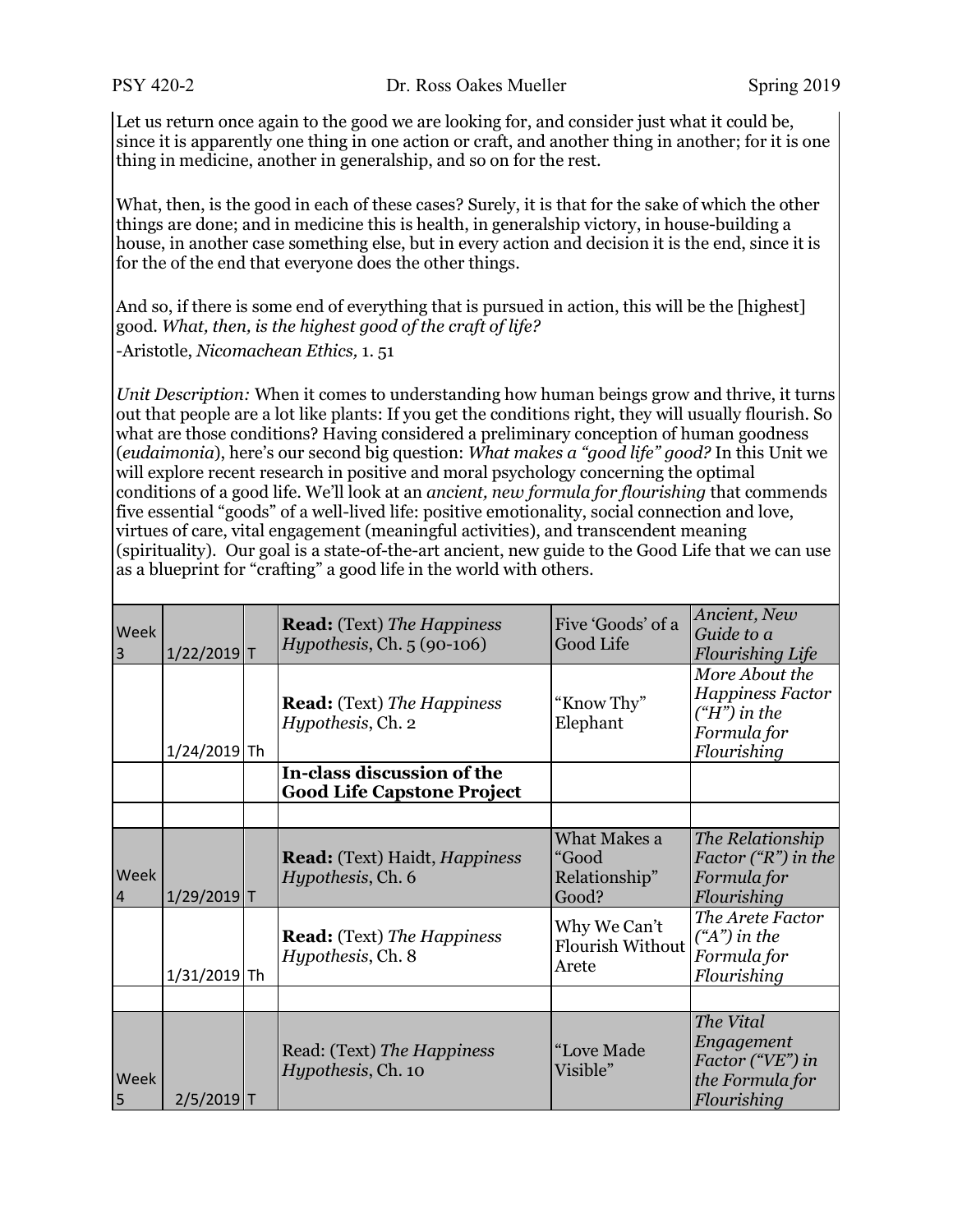|                                                                                                                                                                                                                                                                                                                                                                                                                                                                                                                                                                                                                                                                                                                                                                                                                                                                                                                                                                                                                                                                                                                                                                                                                        | $2/7/2019$ Th  |  | <b>Read:</b> (Text) The Happiness<br><i>Hypothesis</i> , Ch. 9, 181-211;<br>Smith, You Are What You Love,<br>Ch. 1, "You Are What You Love: To<br>Worship is Human"                                      | Spirituality for<br>Goodness<br>Sake (Part 1)     | The Spirituality<br>Factor ("S") in the<br>Formula for<br>Flourishing                                                   |  |  |
|------------------------------------------------------------------------------------------------------------------------------------------------------------------------------------------------------------------------------------------------------------------------------------------------------------------------------------------------------------------------------------------------------------------------------------------------------------------------------------------------------------------------------------------------------------------------------------------------------------------------------------------------------------------------------------------------------------------------------------------------------------------------------------------------------------------------------------------------------------------------------------------------------------------------------------------------------------------------------------------------------------------------------------------------------------------------------------------------------------------------------------------------------------------------------------------------------------------------|----------------|--|----------------------------------------------------------------------------------------------------------------------------------------------------------------------------------------------------------|---------------------------------------------------|-------------------------------------------------------------------------------------------------------------------------|--|--|
|                                                                                                                                                                                                                                                                                                                                                                                                                                                                                                                                                                                                                                                                                                                                                                                                                                                                                                                                                                                                                                                                                                                                                                                                                        |                |  |                                                                                                                                                                                                          |                                                   |                                                                                                                         |  |  |
| Week<br>6                                                                                                                                                                                                                                                                                                                                                                                                                                                                                                                                                                                                                                                                                                                                                                                                                                                                                                                                                                                                                                                                                                                                                                                                              | $2/12/2019$ T  |  | <b>Read:</b> Smith, You Are What You<br>Love, Ch. 2, "You Might Not Love<br>What You Think: Learning to Read<br>"Secular" Liturgies"                                                                     | Spirituality for<br>Goodness<br>Sake (Part 2)     | The Moral<br><b>Emotions of Awe</b><br>and Elevation,<br>and Resisting the<br>Liturgies of<br>"Secular"<br>Spirituality |  |  |
|                                                                                                                                                                                                                                                                                                                                                                                                                                                                                                                                                                                                                                                                                                                                                                                                                                                                                                                                                                                                                                                                                                                                                                                                                        | 2/14/2019 Th   |  | <u> Psychology Major Senior</u><br><b>Assessment</b>                                                                                                                                                     |                                                   |                                                                                                                         |  |  |
|                                                                                                                                                                                                                                                                                                                                                                                                                                                                                                                                                                                                                                                                                                                                                                                                                                                                                                                                                                                                                                                                                                                                                                                                                        |                |  | <b>Reminder: "Good Life" Paper</b><br>Due Next Week: Mon,<br>February 18th, 2019                                                                                                                         |                                                   |                                                                                                                         |  |  |
|                                                                                                                                                                                                                                                                                                                                                                                                                                                                                                                                                                                                                                                                                                                                                                                                                                                                                                                                                                                                                                                                                                                                                                                                                        |                |  |                                                                                                                                                                                                          |                                                   |                                                                                                                         |  |  |
|                                                                                                                                                                                                                                                                                                                                                                                                                                                                                                                                                                                                                                                                                                                                                                                                                                                                                                                                                                                                                                                                                                                                                                                                                        |                |  | Part 2<br><b>Changing for "Good"</b><br>The New Science of Love and Virtue                                                                                                                               |                                                   |                                                                                                                         |  |  |
|                                                                                                                                                                                                                                                                                                                                                                                                                                                                                                                                                                                                                                                                                                                                                                                                                                                                                                                                                                                                                                                                                                                                                                                                                        |                |  | For one human being to love another, that is perhaps the most difficult of our tasks; the<br>ultimate, the last test and proof, the work for which all other work is but preparation.<br>-R. Maria Rilke |                                                   |                                                                                                                         |  |  |
| Unit Description: Here's our next question: How do we change for good? In this section of our<br>course we will explore the relationship between love and virtue, especially as it relates to those<br>people closest to you. An emerging new psychological science of virtue suggests that in order<br>to craft good relationships, we must cultivate "excellences" (arete) of character, especially those<br>that motivate and enable the capacity to love (aka: generative care). Specifically, the virtues of<br>gratitude, trust, compassion, and forgiveness, once believed $-$ by (some) religious traditions $-$<br>to be aberrations from "real" human nature, are now being revealed as innate neurological<br>"goods" of the human being. These virtues are psychological resources believed to be necessary<br>for loving and flourishing relationships. Virtue science is beginning to show us not only the<br>benefits of virtue, but also how to mindfully practice these virtues in order to enlarge our<br>capacity to love. Our goal in this Unit, as before, is an ancient, new quide to love and virtue that<br>could assist us in our pursuit of good relationships - a model of virtuous caring. |                |  |                                                                                                                                                                                                          |                                                   |                                                                                                                         |  |  |
| Week<br>7                                                                                                                                                                                                                                                                                                                                                                                                                                                                                                                                                                                                                                                                                                                                                                                                                                                                                                                                                                                                                                                                                                                                                                                                              | $2/19/2019$ T  |  | <b>Read:</b> (Reader) Fromm, The Art<br>of Loving, pp. 1-6                                                                                                                                               | "The Giving<br>Tree"                              | You Call That<br>Love?                                                                                                  |  |  |
|                                                                                                                                                                                                                                                                                                                                                                                                                                                                                                                                                                                                                                                                                                                                                                                                                                                                                                                                                                                                                                                                                                                                                                                                                        | $2/21/2019$ Th |  | <b>Read:</b> (Reader) Fromm, The Art<br>$of Loving$ , pp. 19-30                                                                                                                                          | Love as<br>"Capacity" for<br><b>Mature Giving</b> | Fromm's Virtue<br>Model of Love-ing                                                                                     |  |  |

**\*Moral Sprouts Handout for** 

**next class**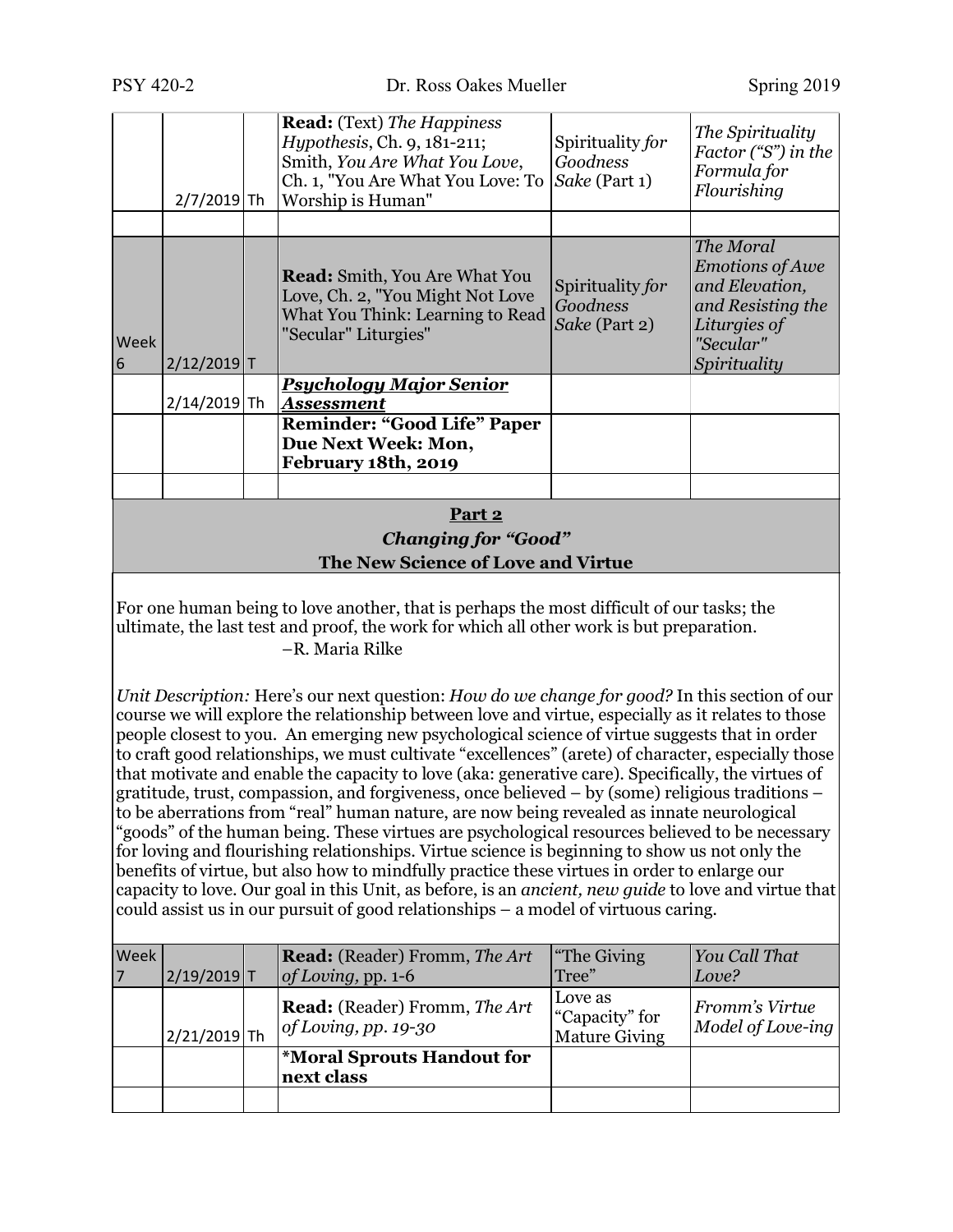| Week<br>8  | 2/26/2019 T   | <b>Read:</b> (Reading Handout) "Moral<br>Sprouts"                                                                                                                                             | Virtues and the<br>"Michelangelo<br>Project"             | A New Model of<br>Virtuous Caring                                                   |
|------------|---------------|-----------------------------------------------------------------------------------------------------------------------------------------------------------------------------------------------|----------------------------------------------------------|-------------------------------------------------------------------------------------|
|            | 2/28/2019 Th  | Read: (ARTICLE BY NARVAEZ)<br>AND/OR (Text) A General Theory<br>of Love, Ch. 2, "Kits, Cats, Sacks,<br>and Uncertainty: How the Brian's<br><b>Basic Structure Poses Problems for</b><br>Love" | Let Your Inner<br>Reptile be Still.                      | <b>Triune Ethics</b><br><b>Theory</b>                                               |
|            |               | <b>Spring Break!!! No Classes!!!</b>                                                                                                                                                          |                                                          |                                                                                     |
| Week<br>9  | 3/12/2019 T   | <b>Read:</b> (Reader) Germer, Ch.<br>4, What's Self-Compassion?                                                                                                                               | "Stop Beating<br>Yourself Up!"                           | Why the Virtue of<br>Self-Compassion<br>Makes You 'More<br>Loving, Less<br>Selfish' |
|            | 3/14/2019 Th  | <b>Read:</b> To Be Determind                                                                                                                                                                  | Shadows in the<br>Dark.                                  | Questing Through<br>the Dark Night of<br>the Soul.                                  |
| Week<br>10 | $3/19/2019$ T | Read: (Reader) Siegel, Siegel<br>(2010) Mindsight, Ch 5 - A roller-<br>coaster mind - Strengthening the<br>hub of awareness                                                                   | "Please Mind the<br>Gap"                                 | Mindsight:<br>Focusing the<br>Brain                                                 |
|            | 3/21/2019 Th  | Read: (Reader) Nouwen, McNeill,<br>& Morrison, Compassion, Ch. 7,<br>"Patience"                                                                                                               | Mindfulness and<br>Empathy                               | Attuning to the<br>Self and to the<br><b>Other</b>                                  |
| Week<br>11 | 3/26/2019 T   | <b>Read:</b> (Text) A General Theory of<br>Love, Ch. 3, "Archimedes<br>Principle: How We Sense the Inner<br>World of Other Hearts"                                                            | Empathy                                                  | Limbic Resonance<br>and the Cognitive<br>Leap of Empathy                            |
|            | 3/28/2019 Th  | Read: (Reader) Keltner,<br>"Compassion"                                                                                                                                                       | Don't Just Feel<br>My Pain, Do<br>Something About<br>It! | The Movement<br>from "Mere<br>Empathy" to<br>Empathic<br>Compassion                 |
| Week<br>12 | $4/2/2019$ T  | <b>Read:</b> (Reading Handout) "Moral<br>Sprouts"; (Text) General Theory of<br>Love, Ch. 4, "A Fiercer Sea: How<br><b>Relationships Permeate the</b><br>Human Body, mind, and Soul"           | Trust and<br><b>Attachment</b><br>Security               | Trusting<br>Compassion vs.<br><b>Defensive</b><br>Morality                          |
|            | 4/4/2019 Th   | <b>Read: TBD</b>                                                                                                                                                                              | How we Learn to<br><b>Trust and Mistrust</b>             | Navigating the<br>Symphony of<br>Limbic Attractors                                  |